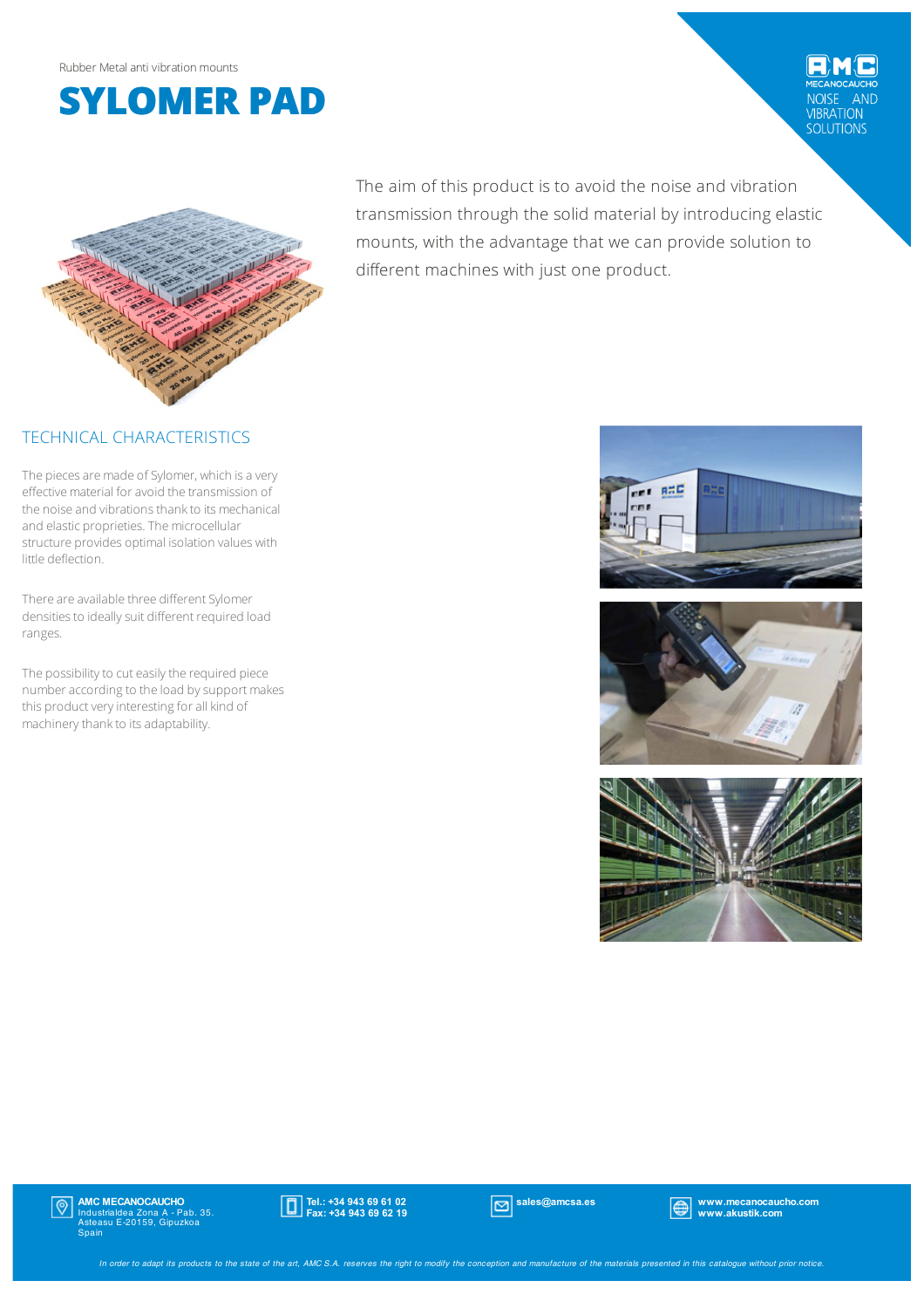## **SYLOMER PAD**

DRAWINGS



### DIMENSIONS

| <b>Type</b>     | Max. Load<br>kg/piece | $W$ eight | <b>THICKNESS</b><br>(mm) | Nat Freq.<br>$H_Z$ | Code   |
|-----------------|-----------------------|-----------|--------------------------|--------------------|--------|
| SYLOMER PAD 110 | 20                    | 0,404     | 12                       | 20,1               | 707601 |
|                 |                       | 0,606     | 25                       | 13,7               | 707602 |
| SYLOMER PAD 220 | 40                    | 0,63      | 12                       | 17,4               | 707603 |
|                 |                       | 0,97      | 25                       | 11,4               | 707604 |
| SYLOMER PAD 450 | 80                    | 0,92      | 12                       | 16,1               | 707605 |
|                 |                       | 1,345     | 25                       | 10,6               | 707606 |

**AMC MECANOCAUCHO**<br>Industrialdea Zona A - Pab. 35.<br>Asteasu E-20159, Gipuzkoa<br>Spain